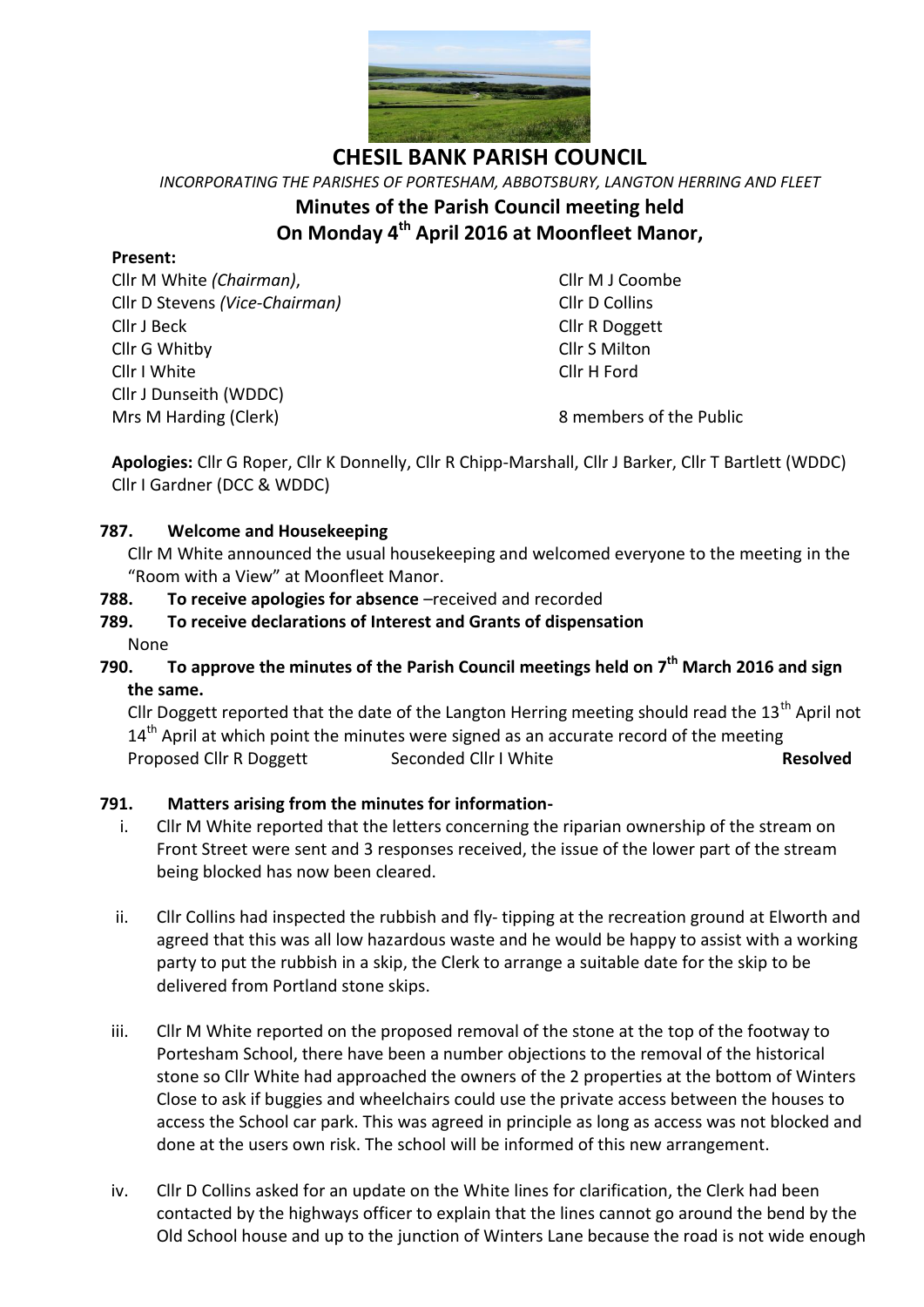*INCORPORATING THE PARISHES OF PORTESHAM, ABBOTSBURY, LANGTON HERRING AND FLEET*

but could put in Slow markings, also that the 20 is plenty signs are now no longer an option as they do not meet the criteria required, although they could be placed on private property with the owners agreement, the other option of flashing school signs would cost £1850 and require turning on and off whilst Children go to and from school. A site meeting was offered to consider these final markings with Portesham Cllrs, the Clerk would organise this and advise the School of these new arrangements.

v. It was reported that the broken tarmac on the footpath through the Church has yet to be investigated.

### **792. Democratic Forum 15 minutes** *(for agenda items only)* **-** None

#### **793. Finance:-**

#### **i. To consider receipts and payments**

| <b>Receipts</b>             | <b>Detail</b>               | <b>Amount</b> |
|-----------------------------|-----------------------------|---------------|
| <b>DCC Divisional Grant</b> | LH Play area                | 384.00        |
| <b>DCC Divisional Grant</b> | Notice board                | 200.00        |
| <b>DCC Divisional Grant</b> | Defib Abb                   | 200.00        |
| Internet Café               | takings                     | 14.00         |
| <b>Tablet Sale</b>          |                             | 100.00        |
| Abbotsbury Stone works      | <b>Memorial Income</b>      | 132.00        |
| Laptop Sale                 |                             | 120.00        |
| <b>Stonewater Ltd</b>       | Glebe House rents           | 1677.24       |
| <b>DCC SDF Grant</b>        | Bier House grant            | 1350.00       |
| <b>WDDC Coastal Grant</b>   | Grant for Fleet Church wall | 2500.00       |
| Internet Café               | <b>Takings</b>              | 6.00          |
| <b>Payments</b>             |                             |               |
| R H Dalley                  | Old Fleet church Wall pmt 3 | 1579.40       |
| M Harding                   | TEN notice for Chesil Fayre | 21.00         |
| <b>DAPTC</b>                | <b>Annual Conference</b>    | 20.00         |
| R H Dalley                  | Old Fleet church Wall pmt 4 | 1579.40       |
| R H Dalley                  | Old Fleet church Wall pmt 5 | 1579.40       |
| <b>Urban Recreation</b>     | Glebe Play area repairs     | 5646.00       |
| <b>HMRC</b>                 | <b>PAYE</b>                 | 6.80          |
| Portesham VH                | <b>Hall Hire</b>            | 30.00         |

Bank Balances as at Year end 31<sup>st</sup> March 2016 £25686.93 Proposed Cllr D Stevens Seconded Cllr R Doggett **Resolved** 

*All payment made in line with internal controls*

### **ii. To consider the donation towards a defibrillator at Langton Herring**

Cllr Doggett reported on the potential defibrillator for Langton Herring initial costs gathered for the defib, cabinet and installation are between £1000 and £1200, possible options for the purchase of the equipment were discussed by the Parish Council and installed and managed by the Village Hall as this had been done in other local parishes, Councillor Doggett would be presenting this to the LH Parish assembly on  $13<sup>th</sup>$  April and asked in principle for support from CBPC of up to £1000 for this project.

Proposed Cllr H Ford Seconded Cllr J Beck **Resolved**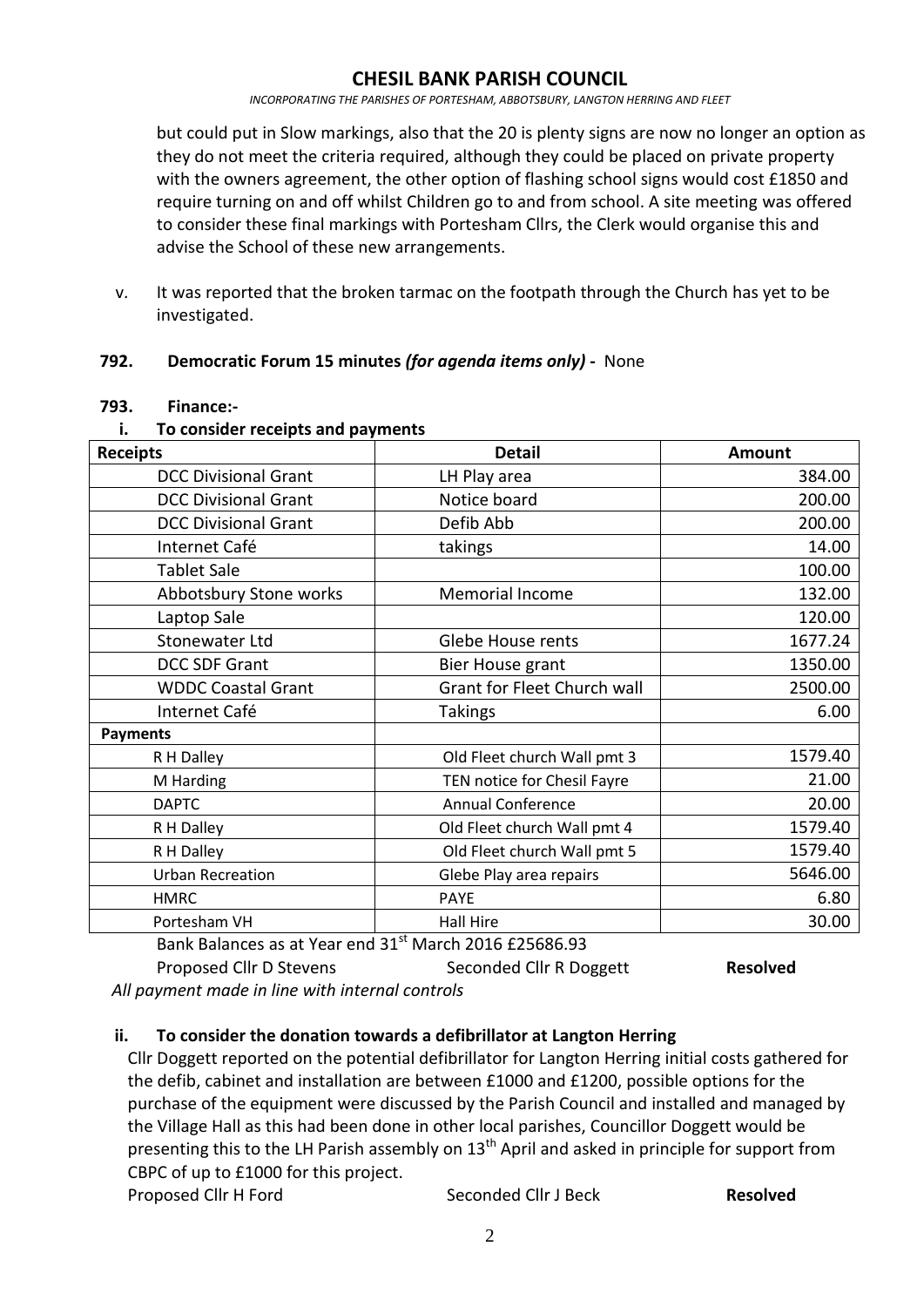*INCORPORATING THE PARISHES OF PORTESHAM, ABBOTSBURY, LANGTON HERRING AND FLEET*

Cllr Doggett will also ask local groups for funding towards the purchase.

#### **iii. To consider the annual donation to Abbotsbury Recreation Ground**

The Council had received a request to assist with funding of the annual insurance for the Abbotsbury Recreation ground including the play equipment; the amount of £1250 has already been put in the annual budget as a donation and was agreed. Proposed Cllr H Ford Seconded Cllr I White **Resolved**

**794. Working Group reports:-**

### i. **Emergency Planning:**

the LH Defib project had been previously discussed it was agreed that when the training commences for the defibrillators that training will also take place in Langton Herring village hall, Cllr Beck will follow this up with James Irvine who has offered to assist with this as he had done the training at Abbotsbury. Cllr Beck will also be looking into the security of the Portesham defib and the cost of a key pad lock and appropriate CCTV equipment and will report at the next meeting as there was some confusion of the open access of the equipment. The location has now been agreed with PVH.

### i. **Recreation**:

The Clerk had previously circulated a report on the recreation projects:

The repairs and replacement equipment at the Play area in Portesham have now been completed and to enable the grass seed to take the area had been cordoned off. This is being monitored daily.

The Langton Herring play area has been successful with a grant of £384 towards the replacement of the surfacing which is currently bark, the contractor who completed the works at the Glebe in Portesham was asked to look at the work to remove timber surround, scrape area back to soil, sow grass seed, supply and install 24sqm rubber grass mat surfacing £1045.00 + vat and Cllr Milton had also gathered quotes with an online play company, at a cost of £556 plus installation the CBPC have already budgeted for up to £700 of works to the LH play area. Cllr Milton explained that the play area has been in since 2000 and not a lot of money had been spent on the area since, it is still a well-used play facility for local children, resident's grandchildren and visitors to the area, Cllr Milton proposed that the works is carried out by the Contractor Urban Recreation.

Proposed Cllr S Milton Seconded Cllr D Stevens **Resolved** 

Cllr Marsha White reported that the Chesil Fayre on  $17<sup>th</sup>$  July is taking shape and now has a few community groups on board but more help is required so asked for any assistance and donations for the Silent auction.

Cllr Ray Doggett also commented on the Langton Herring Fete to be held on  $30<sup>th</sup>$  July and hoped that many in the parishes would also support this event.

| . .<br>TO consider an planning applications since the last incetuing |                           |                                |                |  |
|----------------------------------------------------------------------|---------------------------|--------------------------------|----------------|--|
| <b>Application no</b>                                                | <b>Address</b>            | <b>Detail</b>                  | <b>Comment</b> |  |
| WD/D/16/000392                                                       | <b>Higher Tatton Farm</b> | Erect agricultural building as | No Objections  |  |
|                                                                      |                           | storage and farm office        |                |  |
| WD/CA/16/00094                                                       | 16 Front Street           | Fell 1 Oak                     | No objections  |  |
| WD/CA/16/00093                                                       | Webbers Winters Lane      | 8 Horse chestnut, lift canopy, | No objections  |  |

#### **795. Planning Consultations:-**

**i. To consider all planning applications since the last meeting**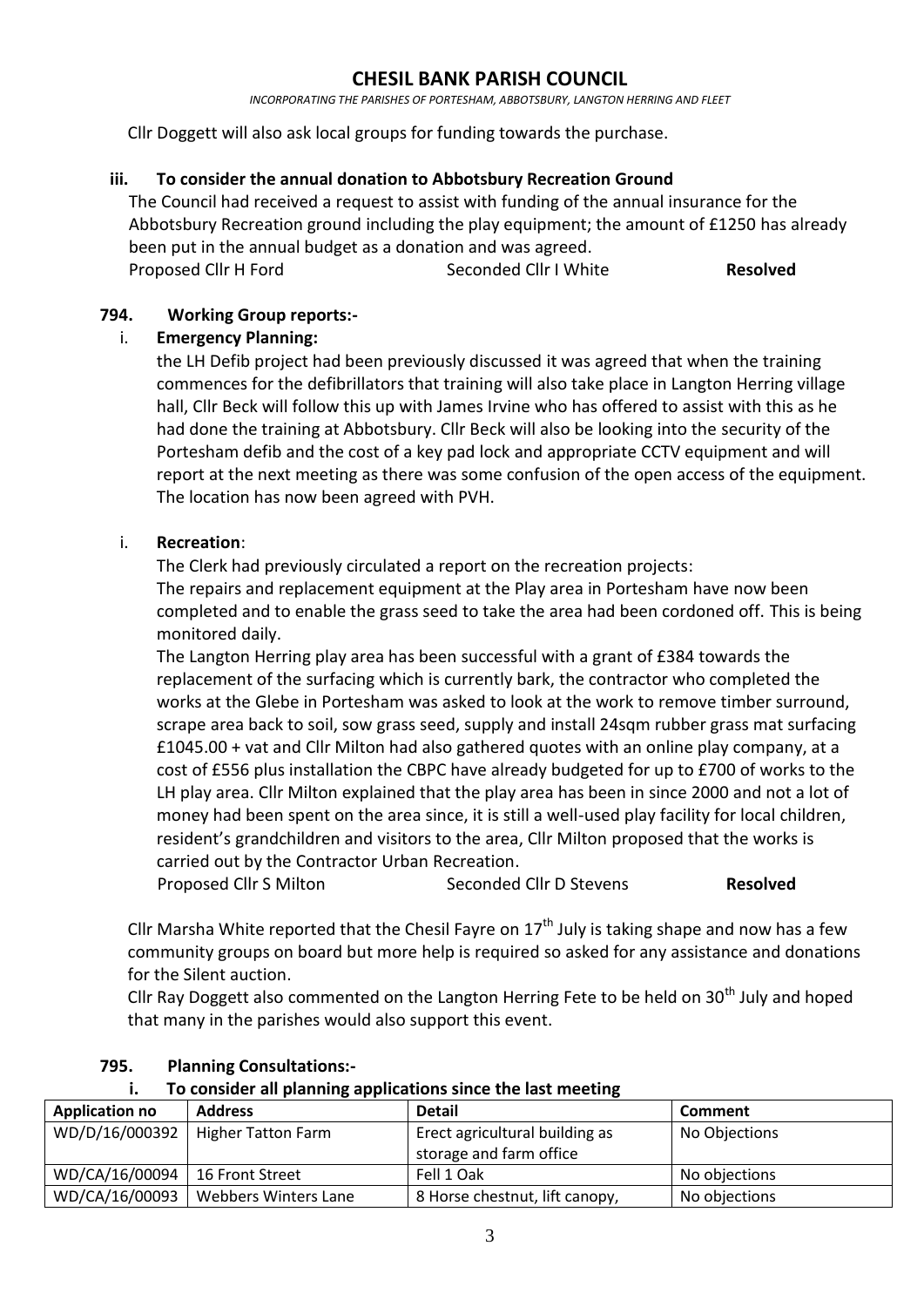*INCORPORATING THE PARISHES OF PORTESHAM, ABBOTSBURY, LANGTON HERRING AND FLEET*

reduce height by 50% of eucalyptus

All the applications are dealt with by the individual parishes unless comments are requested by the Full Council for consideration.

#### **ii. To consider any other planning/enforcement issues**

No further updates on the Certificates of lawfulness at Willow Barn or Goalan's Caravan sites.

A response from the enforcement officer received regarding the Porch on the Ilchester Arms and is ongoing.

The Clerk was also asked to follow up the historical enforcement issue at Fleet Castle regarding the barn as there has been some recent activity. Also there is some fly tipping on the side of the road the Clerk had reported.

### **796. Highways**

### **i. Road safety to Portesham School via Front Street- update and report**

Cllr Marsha White reported that the school has over 50 children who are out of catchment and 22 staff therefore there are more cars using the route to school than there used to be. Cllr I White reported that Chickerell School had to close the school car park as there were altercations at school drop off and pick up.

After further emails from Highways we were told we now cannot have the 20 is plenty signs and an alternative would be a flashing school sign at a cost of £1850. A meeting is to be arranged to further discuss the white lines along Front Street. The Council have also received several objections to removing the stone at the top of the footpath to the school car park so this will now not be removed but Cllr White has spoken to the owners of the properties in Winters Lane to allow access from the footpath onto their drive ways and re-join the footpath into the school, this is only for use by wheelchairs and buggies who cannot get over the stone and use of the drove ways is at their own risk.

### **ii. To receive any Highways issues**

Cllr Stevens reported the issue of parking along West Street in Abbotsbury causing passing problems which will only get worse with summer coming; the Clerk will contact Highways to see if there is anything that can be done. Also the trees have not yet been dealt with on Fleet Road.

#### **797. ROW:-**

### **i. To receive a report of RoW issues in the parishes-**

Rocky lane- Cllr White reported that Rocky Lane has now been resurfaced the footpath issue still has yet to be resolved. The concern now is that it has been resurfaced that drivers will think it is accessible.

Fleet-Cllr I White also reported a RoW issue in Fleet further details will be forwarded to the Clerk to report.

Cllr Whitby reported a tree along the Railway Line that is potentially dangerous, Clerk will report to Ilchester Estate

### **798. Reports from the Parishes**

**i. Abbotsbury** –Cllr Stevens reported that the Annual Parish Assembly is Monday 25<sup>th</sup> April and James from Beyond events will be invited to speak about the road closure for his cycling event in July.